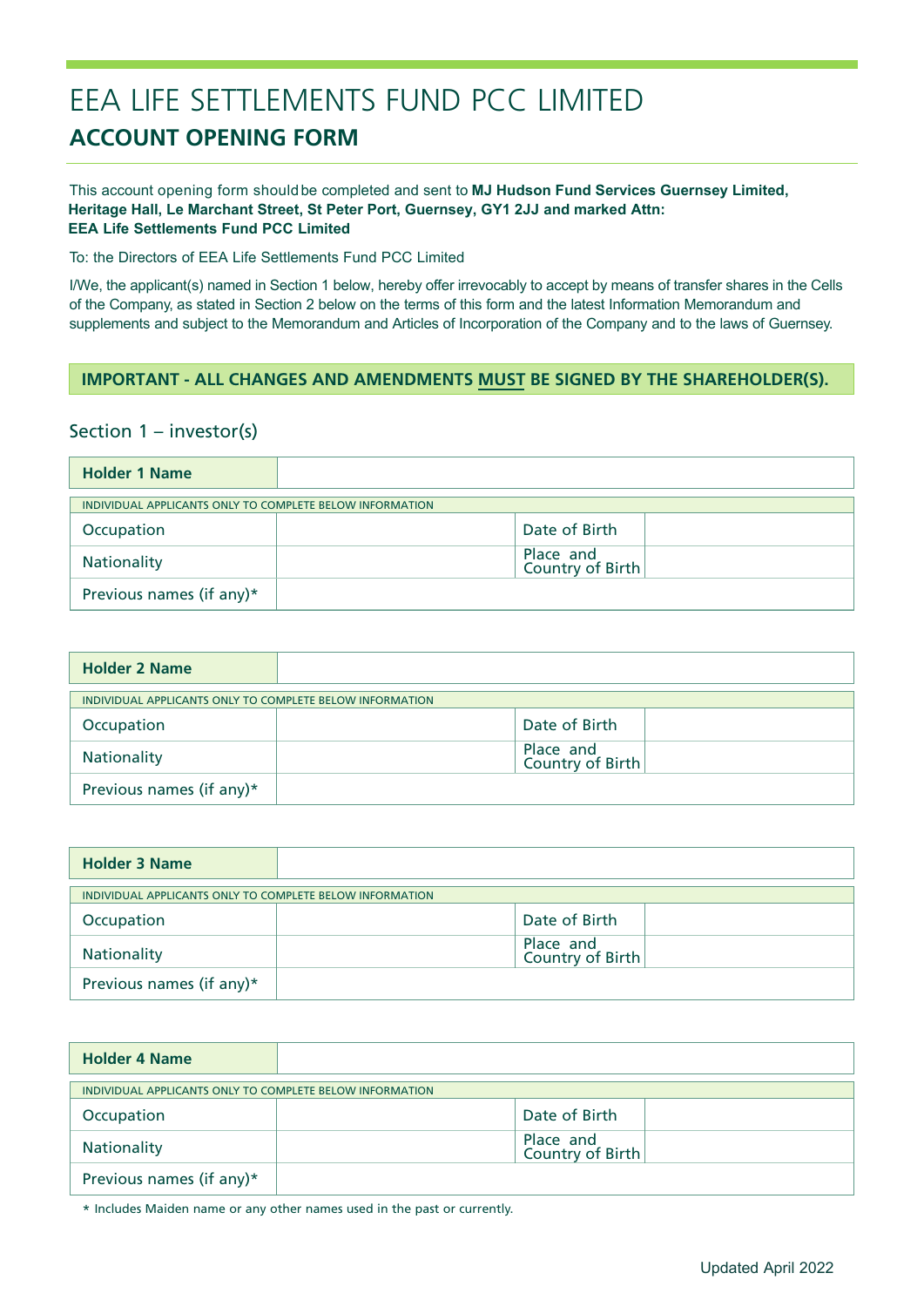| Registered address:                               |           |
|---------------------------------------------------|-----------|
|                                                   |           |
|                                                   | Postcode: |
| Correspondence address (if different from above): |           |
|                                                   |           |
|                                                   | Postcode: |

## Section 2 – Cell of Share to be transferred

|                                                 | <b>ISIN Code</b> | <b>Tick</b> |                                                              | <b>ISIN Code</b> | Tick |
|-------------------------------------------------|------------------|-------------|--------------------------------------------------------------|------------------|------|
| Euro Fund Acc Cell                              | GG00B5L4FL18     |             | Euro Fund Acc Run-Off Cell                                   | GG00BMNR0R80     |      |
| Euro Fund Class X Cell                          | GB00B0MT9184     |             | Euro Fund Class X Run-Off Cell                               | GG00BMNR0J07     |      |
| <b>Euro Fund Dist Cell</b>                      | GG00B1JR0T74     |             | Euro Fund Class Y Run-Off Cell                               | GG00BMNR0F68     |      |
| Meteor Senior Life Settlements Sterling Fund    | GG00B2PQD184     |             | Euro Fund Dist Run-Off Cell                                  | GG00BMNR0P66     |      |
| Meteor Senior Life Settlements Sterling Fund II | GG00B3DHPP87     |             | Meteor Senior Life Settlements Sterling Fund II Run-Off Cell | GG00BMNR0V27     |      |
| <b>Sterling Fund Acc Cell</b>                   | GG00B1P8D518     |             | Meteor Senior Life Settlements Sterling Fund Run-Off Cell    | GG00BMNR0T05     |      |
| <b>Sterling Fund Class X Cell</b>               | GG00B2NBJC85     |             | Sterling Fund Acc Run-Off Cell                               | GG00BMNR0Q73     |      |
| <b>Sterling Fund Dist Cell</b>                  | GB00B0MT2Q49     |             | Sterling Fund Class X Run-Off Cell                           | GG00BMNR0K12     |      |
| Swedish Krona Fund Class X Cell                 | GG00B5ZV4552     |             | Sterling Fund Dist Run-Off Cell                              | GG00BMNR0M36     |      |
| <b>USD Fund Acc Cell</b>                        | GG00B4TH5937     |             | Swedish Krona Fund Class X Run-Off Cell                      | GG00BMNR0L29     |      |
| <b>USD Fund Class X Cell</b>                    | GB00B0MT9309     |             | USD Fund Acc Run-Off Cell                                    | GG00BMNR0S97     |      |
| <b>USD Fund Dist Cell</b>                       | GG00B2NW9S76     |             | USD Fund Class I Run-Off Cell                                | GG00BMNR0H82     |      |
| WAY Life Settlements Fund Cell                  | GG00B3KN0211     |             | USD Fund Class X Run-Off Cell                                | GG00BMNR0G75     |      |
|                                                 |                  |             | USD Fund Dist Run-Off Cell                                   | GG00BMNR0N43     |      |
|                                                 |                  |             | WAY Life Settlements Fund Run-Off Cell                       | GG00BMNR0W34     |      |

# Section 3 — Bank Account Details (Account for receipt of distribution and redemption proceeds.<br>Section 3 — Bank Account Details (Account must be in the name of the registered holder.)

| and account must be in the name of the registered holder. |  |
|-----------------------------------------------------------|--|
|                                                           |  |

| <b>Bank Name</b>    |  |                        |  |
|---------------------|--|------------------------|--|
| <b>Bank Address</b> |  |                        |  |
|                     |  | <b>SWIFT/Sort Code</b> |  |
| <b>Account Name</b> |  |                        |  |
| Account No.         |  |                        |  |

## Section 4 – Declaration

| I/We understand that the completion of this Account Opening Form constitutes an acceptance of the other terms and conditions of<br>transfer set out in the Information Memorandum and supplements. I/We confirm that all investors named in section 1 are not US persons. |  |          |  |
|---------------------------------------------------------------------------------------------------------------------------------------------------------------------------------------------------------------------------------------------------------------------------|--|----------|--|
| Signed in the order as in Section 1:                                                                                                                                                                                                                                      |  |          |  |
| Holder 1                                                                                                                                                                                                                                                                  |  | Holder 2 |  |
| Holder 3                                                                                                                                                                                                                                                                  |  | Holder 4 |  |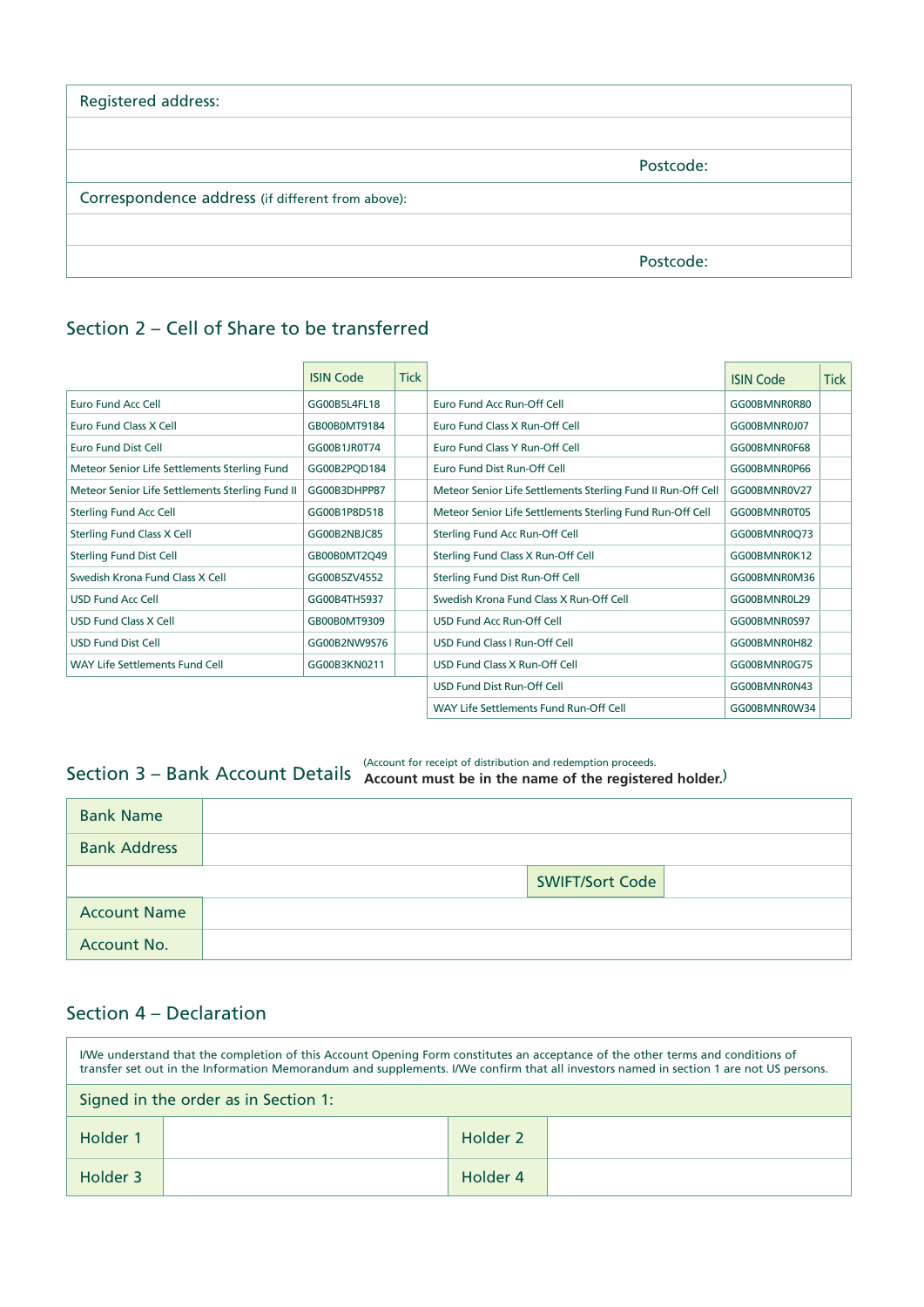### Section 5 – Introducing agent

| Name of introducing agent                  |          |  |
|--------------------------------------------|----------|--|
| Introducing agent's registered address     |          |  |
|                                            |          |  |
|                                            | Postcode |  |
| Introducing agent's correspondence address |          |  |
|                                            |          |  |
|                                            | Postcode |  |

| regulatory licence no. (if relevant) |
|--------------------------------------|
|--------------------------------------|

| <b>Contact Name</b>              |  |
|----------------------------------|--|
| Telephone                        |  |
| Email                            |  |
| <b>Agent Special Instruction</b> |  |
|                                  |  |

We hereby represent, warrant and confirm to the Company, the Manager and the Administrator that:

- (a) the information provided in this section 5 is correct;
- (b) we have completed a suitability assessment as required by the laws or regulations of any relevant jurisdictions in connection with the investor's investment in the Cells of the Company;
- (c) any information that we have provided or which we subsequently provide pursuant to this Account Opening Form to the Company, the Manager and/or the Administrator (acting on behalf of the Company) (as applicable) with respect to the identity, ownership, control, name, legal nature, financial position and business experience of any natural person (including the applicant(s)) is true, correct and accurate as of the date of this Account Opening Form or, if later, the date of provision and acknowledge that such information to the extent it constitutes Personal Information (as defined in the Privacy Notice referred to in paragraph (e) below), together with all other Personal Information collected in connection with the account will be processed (which includes (amongst other things) collecting, holding, using and sharing such information with various third parties) by the Administrator (acting on behalf of the Company), the Manager and/or the Company (as applicable) in accordance with the Privacy Notice referred to in paragraph (e) below;
- (d) we have obtained from each relevant natural person, where required, their consent to our provision of the Personal Information referred to in (c) above to the Company, the Manager and the Administrator for the purposes set out in and in accordance with the Privacy Notice and otherwise comply with data protection legislation applicable to us from time to time; and
- (e) we have read and understood the Privacy Notice published on the Manager's website at http://www.eeafmg.gg/eea-life-settlements-fund/

| Signed by the Agent |  |
|---------------------|--|
|                     |  |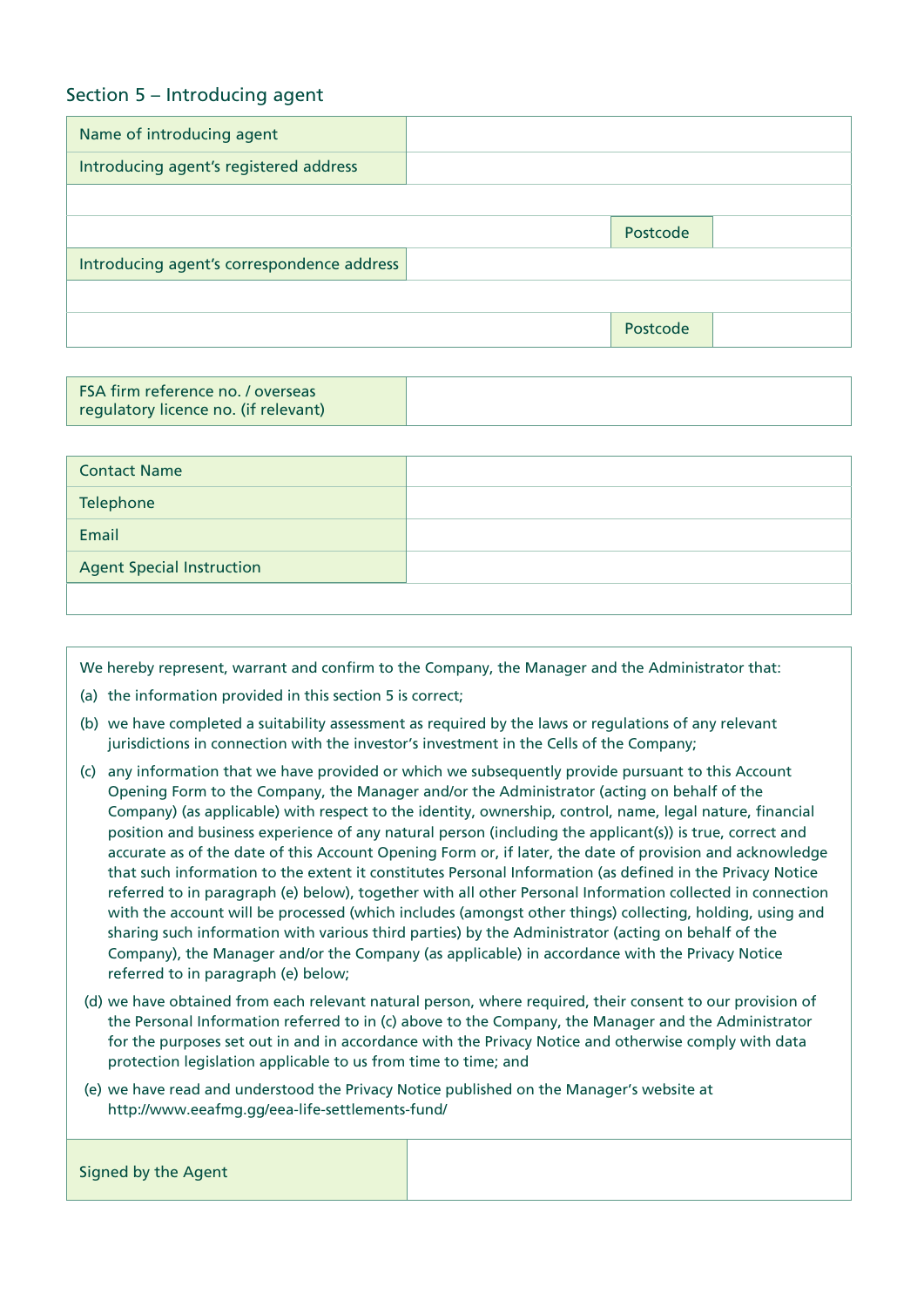# MONEY LAUNDERING DECLARATIONS

The Criminal Justice (Proceeds of Crime) (Financial Services Businesses) (Bailiwick of Guernsey) Regulations, 2007 as amended require the Company to establish the identity of the person by whom or on whose behalf an Account Opening Form is lodged. The applicant or agent lodging an Account Opening Form shall be deemed to agree to provide the Company with such information and other evidence as the Company may require to satisfy the verification of identity requirements. Shares will not be transferred to the applicant until the verification of identity requirements has been complied with to the satisfaction of the Company. The documentation required to comply with such requirements will vary depending on the type of applicant, the nature of the relationship between the Company and the applicant, and whether the applicant is in a Recognised Jurisdiction as defined under the Criminal Justice (Proceeds of Crime) (Financial Services Business) (Bailiwick of Guernsey) Regulations, 2007 as amended. In all cases, the applicants should provide the following documents on request.

### **INDIVIDUAL APPLICANTS:**

The Company will require the following due diligence documents to accompany the Account Opening Form:

- a) A certified copy passport or national identity card which must contain the identity of the applicant, the number of the document, a clear photograph of the applicant, the signature of the applicant as well as the date and place of issue of the document and expiry date and place of birth and nationality.
- b) An original telephone, water, electricity or similar invoice addressed to the residential address(es) for review and return. The invoice should not be more than three months old. The Company will be pleased to return the original document if requested.
- c) Should any other party retain signing authority over the investment (e.g. financial advisor) then due diligence documentation will also be required by the Company.

### **CORPORATE APPLICANTS OTHER THAN NOMINEE COMPANIES:**

The Company will require the following due diligence documents to accompany the Account Opening Form:

- a) A certified copy of the applicant's statutory documents. This will include the Certificate of Incorporation, Change of Name Certificate (if applicable), the Memorandum and Articles of Association and the authorised signatory list.
- b) Due diligence documentation as for individual applicants will be taken on the beneficial owner and a maximum of four principal directors (or the authorised signatories if the Directors and signatories are not the same).
- c) Where the applicant is a public company quoted on the stock exchange of the jurisdiction of the applicant then it will be sufficient to supply a copy of the latest set of audited annual accounts and the authorised signatory list.

### **CORPORATE APPLICANTS NOMINEE COMPANIES:**

The Company will require either the following due diligence documents to accompany the Account Opening Form:

- a) A certified copy of the applicant's statutory documents. This will include the Certificate of Incorporation, Change of Name Certificate (if applicable), the Memorandum and Articles of Association and the authorised signatory list.
- b) Due diligence documentation as above on the underlying beneficial investor.

Or, if the nominee company is regulated in a recognised jurisdiction or is a wholly owned subsidiary of such a company, completion of a letter of undertaking (supplied on request).

#### **The following is a list of examples of acceptable persons to certify evidence of identity – this list is not intended to be exhaustive, if in doubt please contact us for clarification:**

- a member of the judiciary, a senior civil servant, or a serving police officer (excluding African countries), a member of parliament or customs officer;
- an officer of an embassy, consulate or high commission of the country or territory of issue of documentary evidence of identity;
- director of a company listed on a recognised stock exchange:
- a lawyer or notary public who is a member of a recognised professional body;
- a commissioner of oaths (excluding any African country);
- an actuary who is a member of a recognised professional body;
- an accountant who is a member of a recognised professional body;
- an officer of the armed forces in an appendix C country (active or retired);
- a medical doctor:
- a post office official (UK, Channel Islands and IOM only);
- a member/former member of the Institute of Chartered Secretaries and Administrators, Institute of Paralegals or any recognised financial services related professional body; or
- a director or authorised signatory of a financial services business regulated in an appendix C jurisdiction, or of a financial services business subject to group/parent policy where the Head Office is situated in an appendix C jurisdiction.

The certification should appear on the copy document and state the following *"I have seen the original document and I certify that this is a true copy of the original and that the photograph is a reasonable likeness of the holder whom I have met"*. The certifier should sign the document and provide the following details:

- Name (including name of the firm if applicable), address and telephone number
- Position or qualification as appropriate
- Date of certification